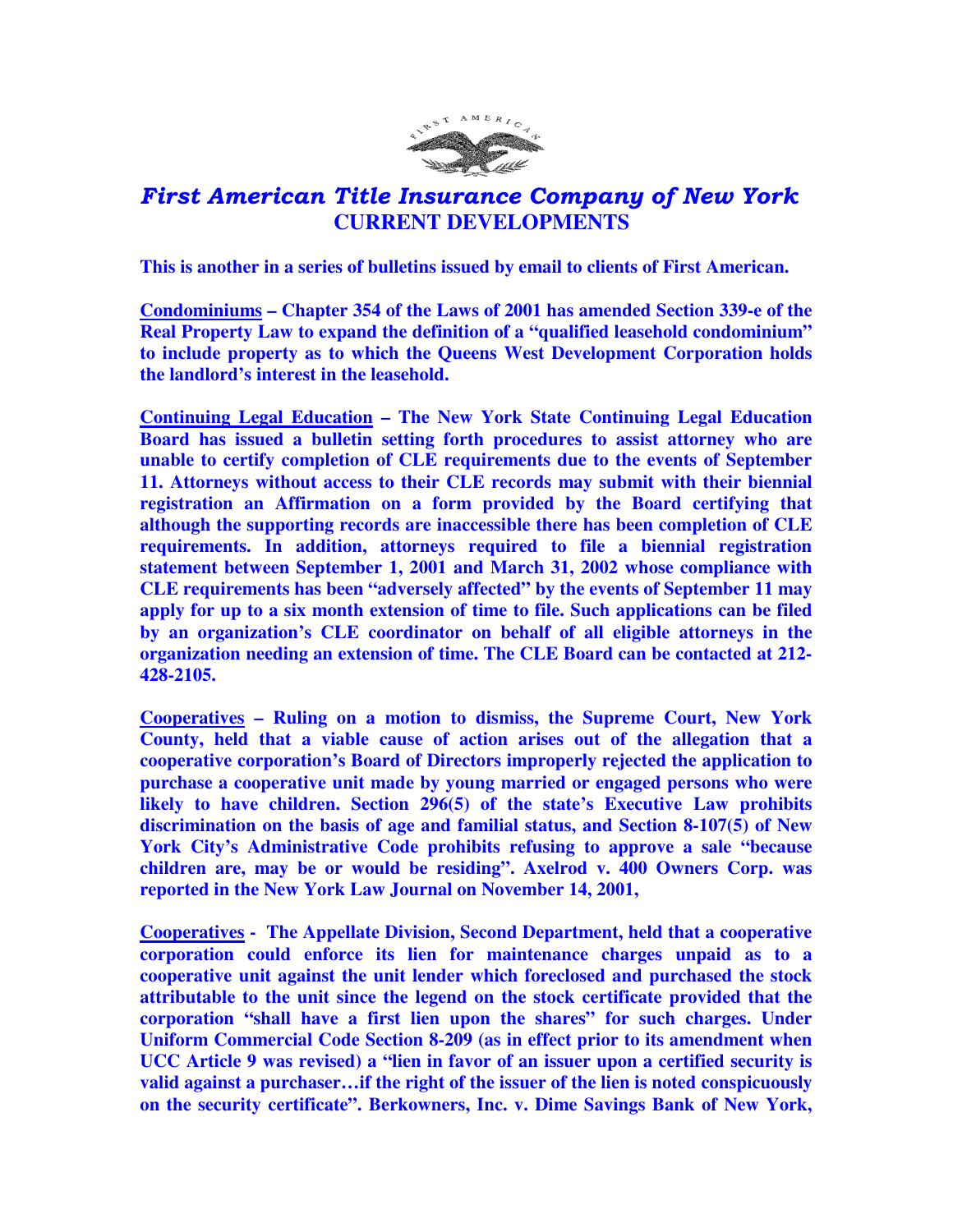**decided September 17, 2001, is reported at 730 NYS 2d 339. [Note that as amended effective July 1, 2001 by Chapter 84 of the Laws of 2001, Section 8-209 provides for the Issuer's Lien if either the right of the issuer to the lien is noted on the cooperative stock or is set forth in the "Cooperative Record"].** 

**Easements – The Appellate Division, Third Department, held that the rights under an easement of right of way passed to a grantee of the benefited land without express mention of the easement by virtue of the clause in the deed that the conveyance was made "together with the appurtenances and all of the estate and rights of the parties of the first part in and to said premises". Fischer v. Anger, decided on May 24, 2001 by the Appellate Division, Third Department, is reported at 725 NYS 2d 437.** 

**Electronic Commerce – The Office of the Attorney General of the State of New York issued Informal Opinion No. 2001-3 which takes the position that the federal "Electronic Signatures in Global and National Commerce Act" ("E-Sign") (106 P.L. 229) does not require a recording officer to accept for recording a conveyance submitted with an electronic signature. It takes the position there is a "substantial possibility" that E-Sign does not preempt New York's "Electronic Signatures and Records Act" (State Technology Law, Consolidated Laws, Chapter 57-A) which provides that "an electronic signature shall have the same validity and effect as the use of a signature affixed by hand" (Section 104(2)) but excludes "any conveyance or other instrument recordable under article nine of the real property law" (Section 107). The Opinion, dated June 8, 2001, is reported at 2001 N.Y. AG LEXIS 6.** 

**Indian Claims – The Federal District Court for the Northern District of New York upheld a jury verdict in which the state of New York was found liable to the Cayuga Indian Nation for \$1,911,672.62 for the fair rental value of its former homeland over 204 years and \$35,000,000 in damages for the future loss of the use and possession of that land. The Court held the plaintiff was also entitled to an award of \$211,000.326.80 in prejudgment interest on the reasonable rental award. In a 1990 decision it was held the Cayuga's 1795 and 1807 treaties with the state were invalid under the federal Non-Intercourse Act because the federal government never ratified those conveyances. The Cayuga Indian Nation of New York v. Pataki, decided October 2, 2001, is reported at 2001 U.S. Dist. LEXIS 16030.** 

**Leases – The Supreme Court, New York County, held that the acceptance of rent from the assignee of a restaurant lease did not constitute consent to the assignment since correspondence between the parties indicated that the lessor's acceptance of the rent while considering the required application for permission to assign did not signify acceptance of the assignment. 200 Eighth Ave. Rest. Corp. v. Daytona Holding Corp. was reported in the New York Law Journal on October 24, 2001.** 

**Mechanic's Lien - Lien Law Section 9(1) provides that a mechanics lien is to include the lienors "principal place of business within the state". The Supreme Court, New York County, considering a mechanics lien filed by a New Jersey**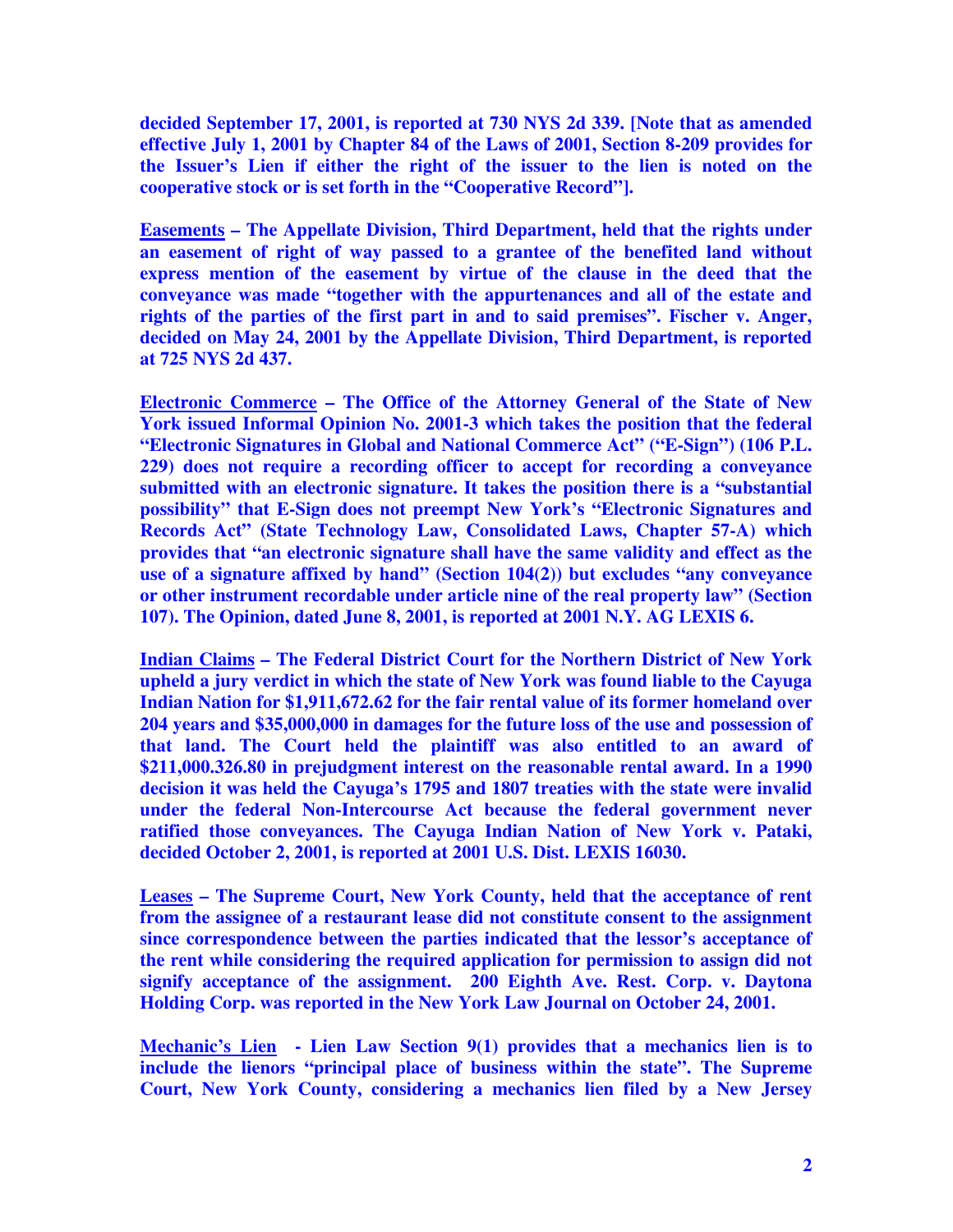**Corporation which never qualified to do business and did not have an office in New York, held that the corporation could specify an out of state address since the notice of lien set forth the name and address of an attorney in New York upon whom service in connection with the lien could be made. The court also opined that the corporation could file the mechanics lien notwithstanding it was not qualified to do business since filing the notice of lien was not the commencement of an action. However, the court ordered the lien discharged, holding that since the corporation was dissolved in 1990 it could not file a mechanics lien for work done in New York in 2000. The lien was not filed for the purpose of winding up the affairs of a dissolved corporation. Matter of New Jersey Window Sales Inc. was reported in the New York Law Journal on October 25, 2001.** 

**Mortgage Recording Tax and Real Estate Transfer Tax – The New York State Department of Taxation and Finance has indicated that the interest rate to be assessed or paid, as the case may be, for the first quarter of calendar year 2002 on late payments, underpayments, overpayments or refunds of the mortgage recording tax and the real estate transfer tax will be 6%, compounded daily. Rates for the fourth quarter of 2001 are 6% on refunds and overpayments and 7% on late payments and underpayments. The interest rates are published on the Internet at http://www.tax.state.ny.us/taxnews/int\_curr.htm.** 

**New York City Municipal Office Searches - The title industry has been advised by companies engaged to search the records of agencies of the City of New York for information relating to real property that procedures implemented following the events of September 11, 2001, suspending the usual access of their researchers to property records, are delaying the timely return of their search requests. The search companies have also related their concern that the new procedures may compromise the accuracy of the information received from the City.** 

**New York City Real Estate Taxes - The City Council has fixed the real property tax rates for fiscal year 2002 (July 1, 2001 - June 30, 2002). New tax bills reflecting the change in rates are being issued for payment on January 1 (or January 1 and April 1for properties with quarterly payments). The rate for each \$100 of assessed valuation has been changed for Class One from 11.255 to 11.609; for Class Two from 10.847 to 10.792; for Class Three from 10.540 to 10.541; and for Class Four from 9.768 to 9.712. Class One generally includes one-to-three family residential real property, (including condominiums of three stories or fewer which have always been condominiums). Class Two includes all other residential real property. Class Three includes utility real property. Class Four includes all other real property.** 

**Notice of Pendency – The Supreme Court, New York County, held that an expired notice of pendency cannot be extended nunc pro tunc and denying a motion for an extension. CPLR 6513 provides that a prior to expiration of the three year period of a notice of pendency, a court "for good cause shown" may extend the filing, The court cited New York case law holding also that once a lis pendens expires a court may not grant permission to file a new, prospective notice. Elizabeth Street, Inc. v.**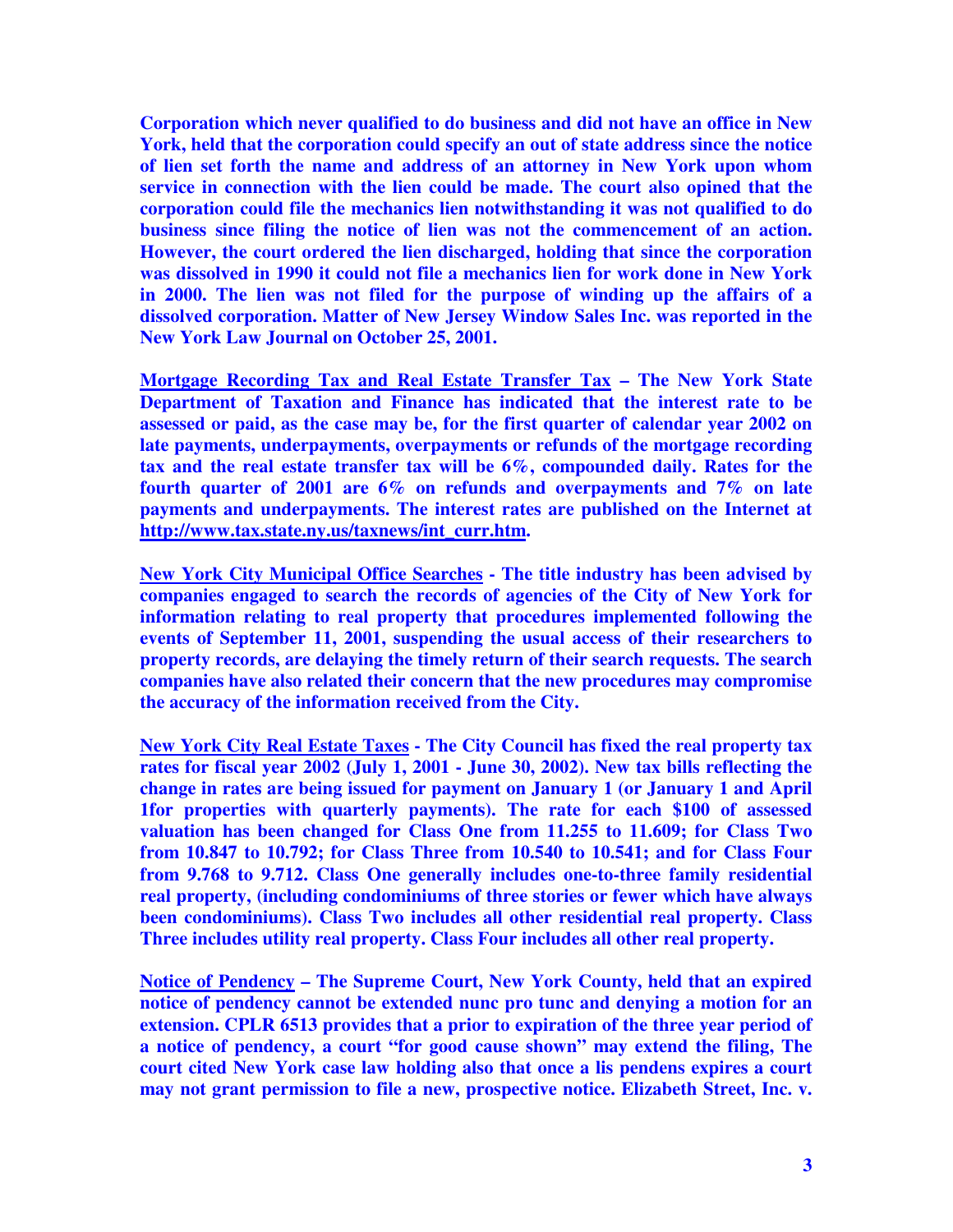**217 Elizabeth Street Corp., was reported in the New York Law Journal on November 14, 2001.** 

**Property Condition Disclosure Act – On November 13 Governor Pataki signed into law, as Chapter 456 of the Laws of 2001, the "Property Condition Disclosure Act" as Article 14 of the Real Property Law ("Property Condition Disclosure in the Sale of Residential Real Property"). The Act applies to the sale of real property improved by a one-to-four family dwelling used or occupied, or intended to be used or occupied, in whole or in part, as the home or residence of one or more persons. It is effective on March 1, 2002 and applies to contracts of sale entered into on or after that date. The Act does not apply to the conveyance of unimproved real property, newly constructed residential real property not previously inhabited, condominium or cooperative units, or property in a homeowner's association not owned in fee simple by the seller.** 

**Under the Act, every seller of residential real property to whom the Act applies is to complete and deliver to his or her buyer, or the buyer's agent, prior to the buyer's execution of a binding contract of sale, a signed, completed statutory form of Disclosure Statement in which the seller is to make required representations as to property based on the seller's actual knowledge. Representations are to be made on the physical condition of the property, as to whether any rights adverse to title have been asserted, and whether there are certificates of occupancy issued. The buyer is to receive a credit of \$500 against the purchase price if the seller does not deliver a disclosure statement prior to the buyer signing a binding contract of sale. The seller may also be liable for the buyer's actual damages if, notwithstanding the delivery of a property condition disclosure statement, the seller willfully fails to comply with the requirements of the Act. A copy of the Property Condition Disclosure Act can be obtained on the Internet at http://assembly.state.ny.us/leg/?bn=S05339&sh=t. For further information contact Joseph DeSalvo at 914-428-3433.** 

**Right of First Refusal – In the case of Dennis H. Sniezyk v. Stocker, a parcel of land was conveyed together with a separate grant of a right of first refusal to an adjoining parcel. The Supreme Court, Fulton County, held that right of first refusal, was personal to the holder, did not run with the land, and was extinguished on its assignment to a third party. According to the Court, the instrument granting the first refusal right did not include language that it benefited the grantee's successors and assigns. The case, decided April 13, 2001, is reported at 729 NYS 2d 264.** 

**First American News – An article, "New Advances and Tools for Lenders and Counsel in Title Insurance", by James M. Orphanides and S.H. Spencer Compton, has been published in the Fall 2001 issue of The Real Estate Finance Journal. "Basics of Revised Article 9", by Michael J. Berey, was published in the Summer 2001 Edition of the New York State Bar Association. The articles are on the Internet at http://www.firstamny.com/pages/legal\_pages/ls\_pb.ganjo**